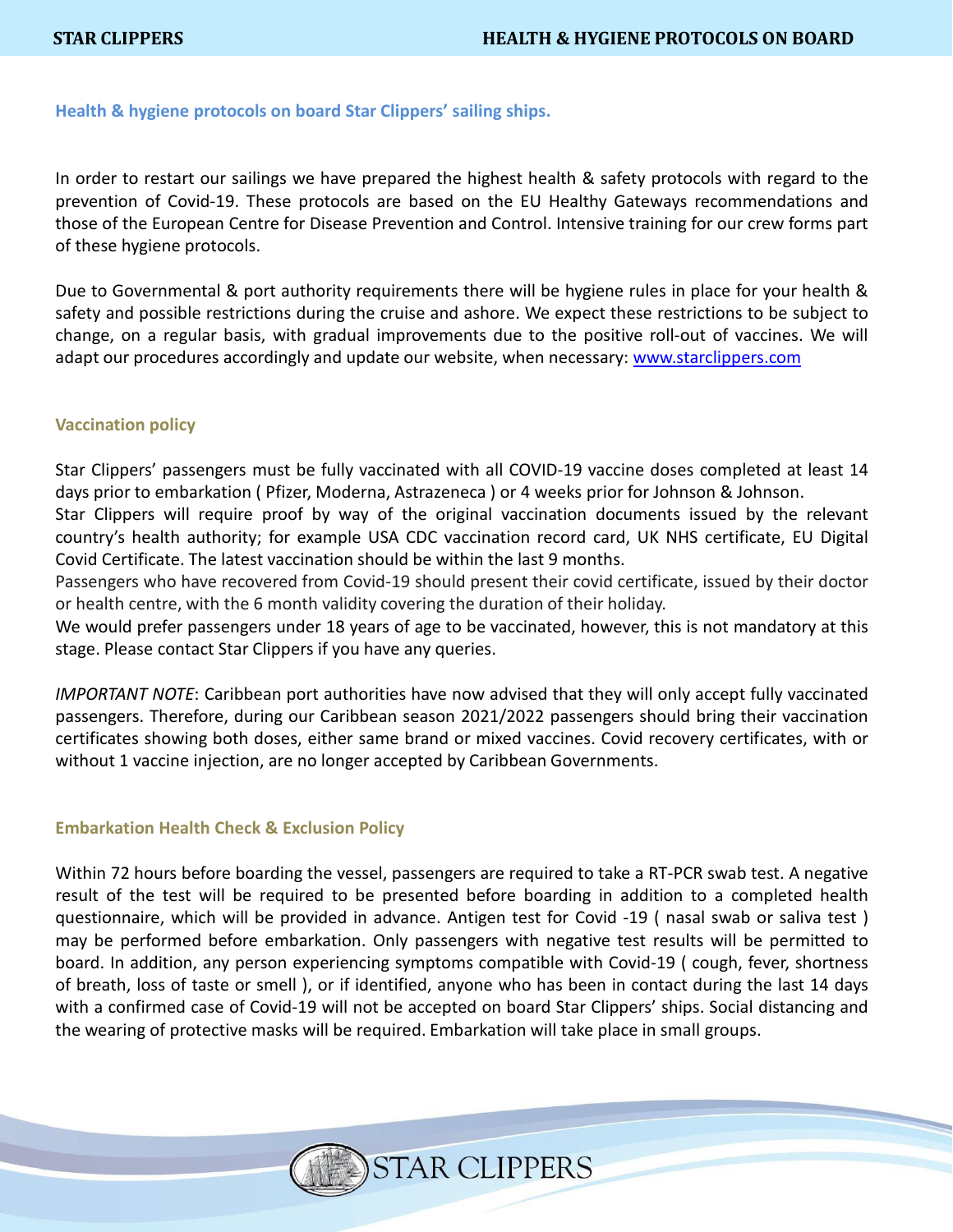## **High Risk Groups**

Passengers in high risk groups including people over 60 years of age or people of any age with underlying medical conditions ( chronic diseases including cardiovascular disease, diabetes, respiratory diseases and immunocompromised individuals ) are advised to visit a doctor for pre-travel medical consultation to assess if they are fit to travel.

#### **Officers & crew**

All Officers and crew are required to take a comprehensive health check and Covid-19 test before joining each cruise and regularly thereafter. We also expect to have all crew members vaccinated prior to joining the vessels. Regular temperature checks will be carried out and all Officers and crew will be required to wear masks.

#### **Hygiene on board**

A Health & Safety Officer will be on board, in addition to the ship's nurse. All Officers and crew will have advanced intensive training in hygiene protocols and the detection of Covid-19 symptoms. Should a passenger be suspected of a positive Covid case, they will be placed under medical supervision. A number of isolation cabins will be prepared on board each ship.

Supplies of contactless body thermometers are available on board together with masks and testing kits. Normal rules of hygiene apply, such as coughing and sneezing etiquette, hand washing and social distancing. Disinfectant dispensers are distributed throughout the vessels. Masks must be worn inside the ship and tender boats, except when dining, drinking or in passenger's own cabin.

Star Clippers adheres to the highest health and safety policy, closely following US Public Health guidelines. Surfaces that may be touched regularly ( hand rails, door handles, etc ) are cleaned and disinfected regularly. Cabins and suites are cleaned two times every day; on embarkation days all suites, cabins and public areas will be completely disinfected.

Quality air purification units are placed in many public areas, such as dining room, piano bar, library, sloop shop and, on Royal Clipper, the Captain Nemo lounge gym & spa.

## **Culinary Arts**

Star Clippers' high standards, choice and quality of cuisine on board remains unchanged. Self-service at the breakfast & lunch buffets has resumed with suitable measures in place; gloves will be provided to our passengers. A La Carte dinner will be served with usual style.